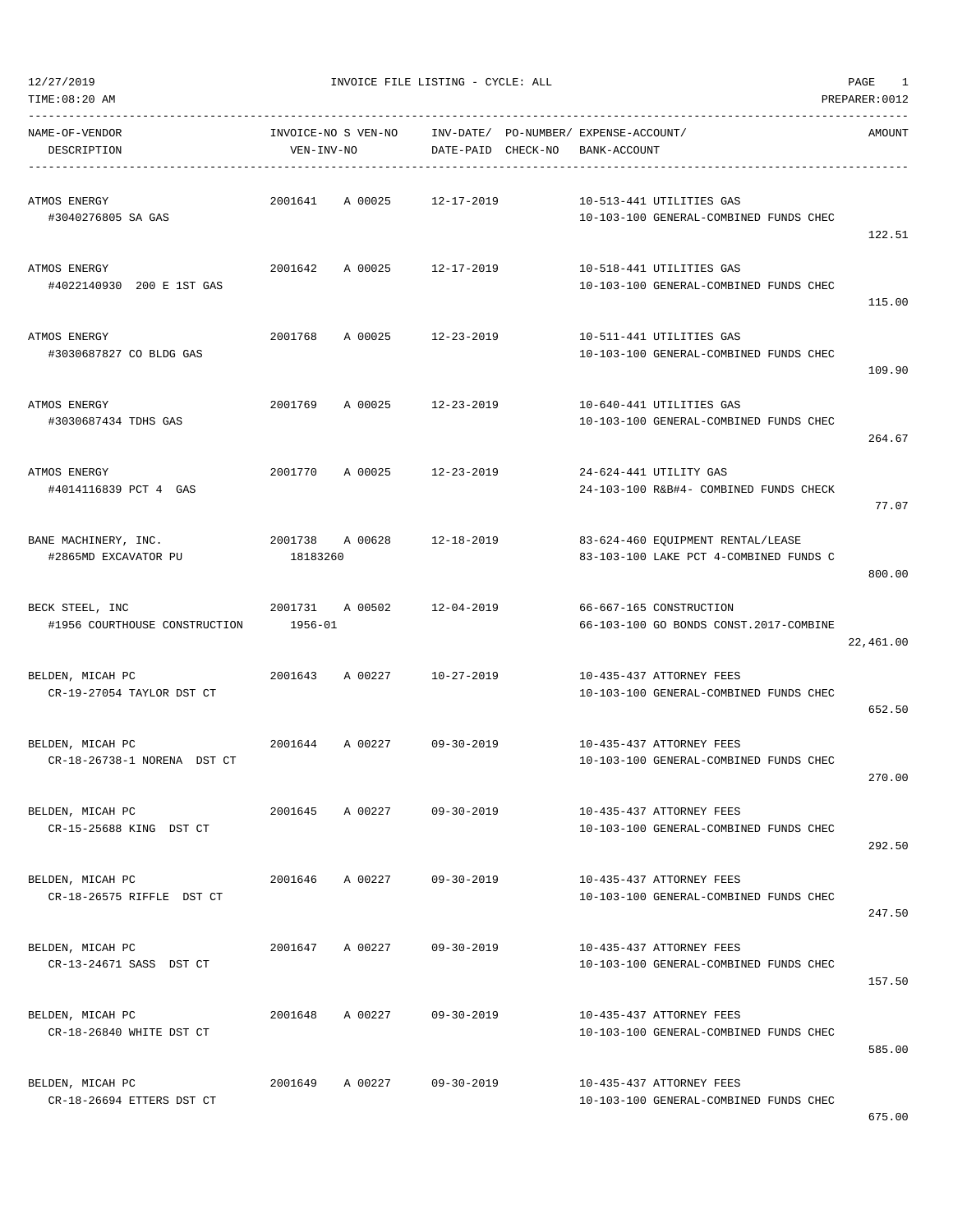| TIME:08:20 AM                                      |                                   |                    |                    |                                                       |                                                                                | PREPARER: 0012 |
|----------------------------------------------------|-----------------------------------|--------------------|--------------------|-------------------------------------------------------|--------------------------------------------------------------------------------|----------------|
| NAME-OF-VENDOR<br>DESCRIPTION                      | INVOICE-NO S VEN-NO<br>VEN-INV-NO |                    | DATE-PAID CHECK-NO | INV-DATE/ PO-NUMBER/ EXPENSE-ACCOUNT/<br>BANK-ACCOUNT |                                                                                | AMOUNT         |
| BELDEN, MICAH PC<br>J-2019-006 KGR DST CT          | 2001650                           | A 00227            | $09 - 30 - 2019$   |                                                       | 10-435-432 ATTORNEY FEES JUVENILE<br>10-103-100 GENERAL-COMBINED FUNDS CHEC    | 337.50         |
| BELDEN, MICAH PC<br>CR-17-26280 BUA DST CT         | 2001766                           | A 00227            | 05-10-2019         |                                                       | 10-435-437 ATTORNEY FEES<br>10-103-100 GENERAL-COMBINED FUNDS CHEC             | 360.00         |
| BELDEN, MICAH PC<br>CR-18-26861 LOVE DST CT        | 2001767                           | A 00227            | 06-14-2019         |                                                       | 10-435-437 ATTORNEY FEES<br>10-103-100 GENERAL-COMBINED FUNDS CHEC             | 495.00         |
| BONHAM QUICK LUBE<br>12/10/19 2017 CHEV OIL CHANGE | 2001724<br>81282                  | A 00800            | 12-10-2019         |                                                       | 23-623-457 R & M MACHINERY GAS & OIL<br>23-103-100 R&B#3-COMBINED FUNDS CHECKI | 81.00          |
| BONHAM, CITY OF/911/AMBULANCE<br>OCT-DEC 911 SVC   | 2001651                           | A 00340            | 10-21-2019         |                                                       | 10-409-404 911 EMERGENCY SERVICE<br>10-103-100 GENERAL-COMBINED FUNDS CHEC     | 2,229.25       |
| BONHAM, CITY OF/911/AMBULANCE<br>DEC AMBULANCE SVC | 2001740                           | A 00340            | 12-26-2019         |                                                       | 10-540-417 AMBULANCE SERVICE<br>10-103-100 GENERAL-COMBINED FUNDS CHEC         | 45,000.00      |
| BORSERINE LAW<br>FA-19-44277 ELLIS, RENWICK DST CT | 2001652                           | A 00443            | 12-05-2019         |                                                       | 10-435-436 ATTORNEY FEES- CPS CASES<br>10-103-100 GENERAL-COMBINED FUNDS CHEC  | 655.00         |
| BORSERINE LAW<br>FA-18-43619 GORDON MACK DST CT    | 2001653                           | A 00443            | 12-05-2019         |                                                       | 10-435-436 ATTORNEY FEES- CPS CASES<br>10-103-100 GENERAL-COMBINED FUNDS CHEC  | 995.00         |
| BRANNAN, QUIENCY SMITH<br>CR-19-27190 PIPER DST CT | 2001654                           | A 00725 12-05-2019 |                    |                                                       | 10-435-437 ATTORNEY FEES<br>10-103-100 GENERAL-COMBINED FUNDS CHEC             | 204.00         |
| BROWN, ELIJAH C.<br>CR-19-27086 WALLACE DST CT     | 2001655                           | A 00264            | 12-05-2019         |                                                       | 10-435-437 ATTORNEY FEES<br>10-103-100 GENERAL-COMBINED FUNDS CHEC             | 875.50         |
| BROWN, ELIJAH C.<br>CR-19-26925 WILBURN DST CT     |                                   | 2001656 A 00264    | 12-04-2019         |                                                       | 10-435-437 ATTORNEY FEES<br>10-103-100 GENERAL-COMBINED FUNDS CHEC             | 731.00         |
| BROWN, ELIJAH C.<br>CR-19-27099 CARDOSO DST CT     | 2001657                           | A 00264            | $12 - 04 - 2019$   |                                                       | 10-435-437 ATTORNEY FEES<br>10-103-100 GENERAL-COMBINED FUNDS CHEC             | 680.00         |
| BROWN, ELIJAH C.<br>CR-19-27144 TALLEY DST CT      | 2001658                           | A 00264            | 12-04-2019         |                                                       | 10-435-437 ATTORNEY FEES<br>10-103-100 GENERAL-COMBINED FUNDS CHEC             | 429.25         |
| BROWN, ELIJAH C.<br>CR-16-26009 WHITE DST CT       | 2001659                           | A 00264            | 12-04-2019         |                                                       | 10-435-437 ATTORNEY FEES<br>10-103-100 GENERAL-COMBINED FUNDS CHEC             |                |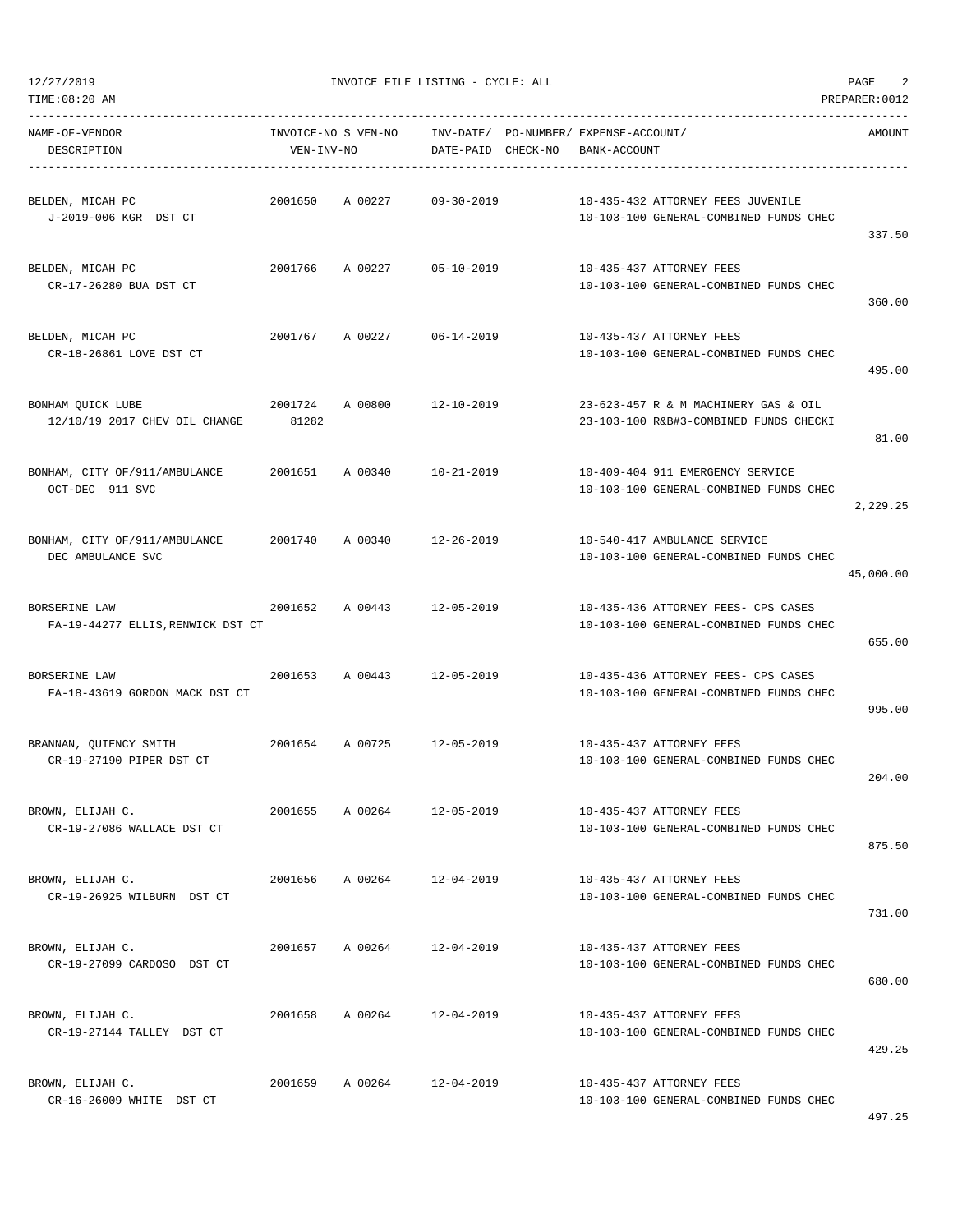| TIME:08:20 AM<br>PREPARER: 0012                                                          |                                   |         |                        |          |                                                                                  |            |  |  |
|------------------------------------------------------------------------------------------|-----------------------------------|---------|------------------------|----------|----------------------------------------------------------------------------------|------------|--|--|
| NAME-OF-VENDOR<br>DESCRIPTION                                                            | INVOICE-NO S VEN-NO<br>VEN-INV-NO |         | INV-DATE/<br>DATE-PAID | CHECK-NO | PO-NUMBER / EXPENSE-ACCOUNT /<br>BANK-ACCOUNT                                    | AMOUNT     |  |  |
| BROWN, ELIJAH C.<br>CR-19-27050 LOFTICE DST CT                                           | 2001660                           | A 00264 | $12 - 04 - 2019$       |          | 10-435-437 ATTORNEY FEES<br>10-103-100 GENERAL-COMBINED FUNDS CHEC               | 875.50     |  |  |
| BROWN, ELIJAH C.<br>CR-19-27197-1 FANNIN DST CT                                          | 2001714                           | A 00264 | 11-13-2019             |          | 10-435-437 ATTORNEY FEES<br>10-103-100 GENERAL-COMBINED FUNDS CHEC               | 331.50     |  |  |
| BRYCO-BRYANT CO<br>#190358 BOND/MOBILIZATION                                             | 2001758<br>$\mathbf{1}$           | A 00508 | $12 - 31 - 2019$       |          | 66-667-168 MASONRY AND STONE<br>66-103-100 GO BONDS CONST.2017-COMBINE           | 398,374.90 |  |  |
| CEC FACILITIES GROUP, LLC<br>#190358 COURTHOUSE CONSTRUCTION                             | 2001732<br>12919                  | A 00493 | $12 - 30 - 2019$       |          | 66-667-165 CONSTRUCTION<br>66-103-100 GO BONDS CONST.2017-COMBINE                | 18,810.00  |  |  |
| CONTRACTORS ACCESS EQUIPMENT, INC 2001764<br>#R016725 STAIR RENTAL10/15-11/11/19 0052382 |                                   | A 00497 | $12 - 20 - 2019$       |          | 66-667-165 CONSTRUCTION<br>66-103-100 GO BONDS CONST.2017-COMBINE                | 5,635.00   |  |  |
| CONTRACTORS ACCESS EQUIPMENT, INC<br>#R016725 STAIR RENTAL11/12-12/9/19 0052437          | 2001765                           | A 00497 | $12 - 25 - 2019$       |          | 66-667-165 CONSTRUCTION<br>66-103-100 GO BONDS CONST.2017-COMBINE                | 900.00     |  |  |
| COX, MELANIE<br>10/3-12/19/19 TRAVEL 160 MILES                                           | 2001661                           | Α       | $12 - 19 - 2019$       |          | 10-499-225 LEONARD OFFICE TRAVEL<br>10-103-100 GENERAL-COMBINED FUNDS CHEC       | 92.80      |  |  |
| CUSTIS, PATRICK<br>11/14-12/16/19 TRAVEL-26.8 MILES                                      | 2001662                           | Α       | $12 - 18 - 2019$       |          | 10-475-427 OUT OF COUNTY TRAVEL/TRAINI<br>10-103-100 GENERAL-COMBINED FUNDS CHEC | 15.54      |  |  |
| DANIELS, SHOLDON<br>49710 BECK CO CT@LAW                                                 | 2001663                           | A 00784 | $12 - 18 - 2019$       |          | 10-410-424 INDIGENT ATTORNEY FEES<br>10-103-100 GENERAL-COMBINED FUNDS CHEC      | 275.00     |  |  |
| DATA PRESERVATION, LLC<br>11/29/19 NOV LAND/VITAL                                        | 2001729<br>3285                   | A 00357 | $11 - 29 - 2019$       |          | 18-402-312 IMAGING SYSTEM<br>18-103-100 CO.CLK.REC.MNGMT.-COMB.FUND              | 4,288.00   |  |  |
| DM TRUCKING, LLC<br>12/10/19 ROCK & GRAVEL-HAULING                                       | 2001728<br>1621                   | A 00096 | $12 - 10 - 2019$       |          | 24-624-341 R & B MAT. ROCK & GRAVEL<br>24-103-100 R&B#4- COMBINED FUNDS CHECK    | 259.20     |  |  |
| ELDORADO DENTAL<br>12/8/19 PRISONER DENTAL                                               | 2001664<br>12082019               | A 00613 | $12 - 08 - 2019$       |          | 10-565-405 PRISONER MEDICAL<br>10-103-100 GENERAL-COMBINED FUNDS CHEC            | 300.00     |  |  |
| FANNIN COUNTY HISTORICAL COMMISSION 2001665<br>FY20 ANNUAL ALLOCATION                    |                                   | A 00016 | 12-17-2019             |          | 10-640-412 FANNIN CO. HISTORICAL SOC<br>10-103-100 GENERAL-COMBINED FUNDS CHEC   | 4,500.00   |  |  |
| FANNIN COUNTY TAX ASSESSOR-COL<br>12/6/19 2016 FORD UNIT 7622                            | 2001666<br>PLATE 1290634          | A 00797 | $12 - 06 - 2019$       |          | 10-560-454 R & M AUTOMOBILES<br>10-103-100 GENERAL-COMBINED FUNDS CHEC           |            |  |  |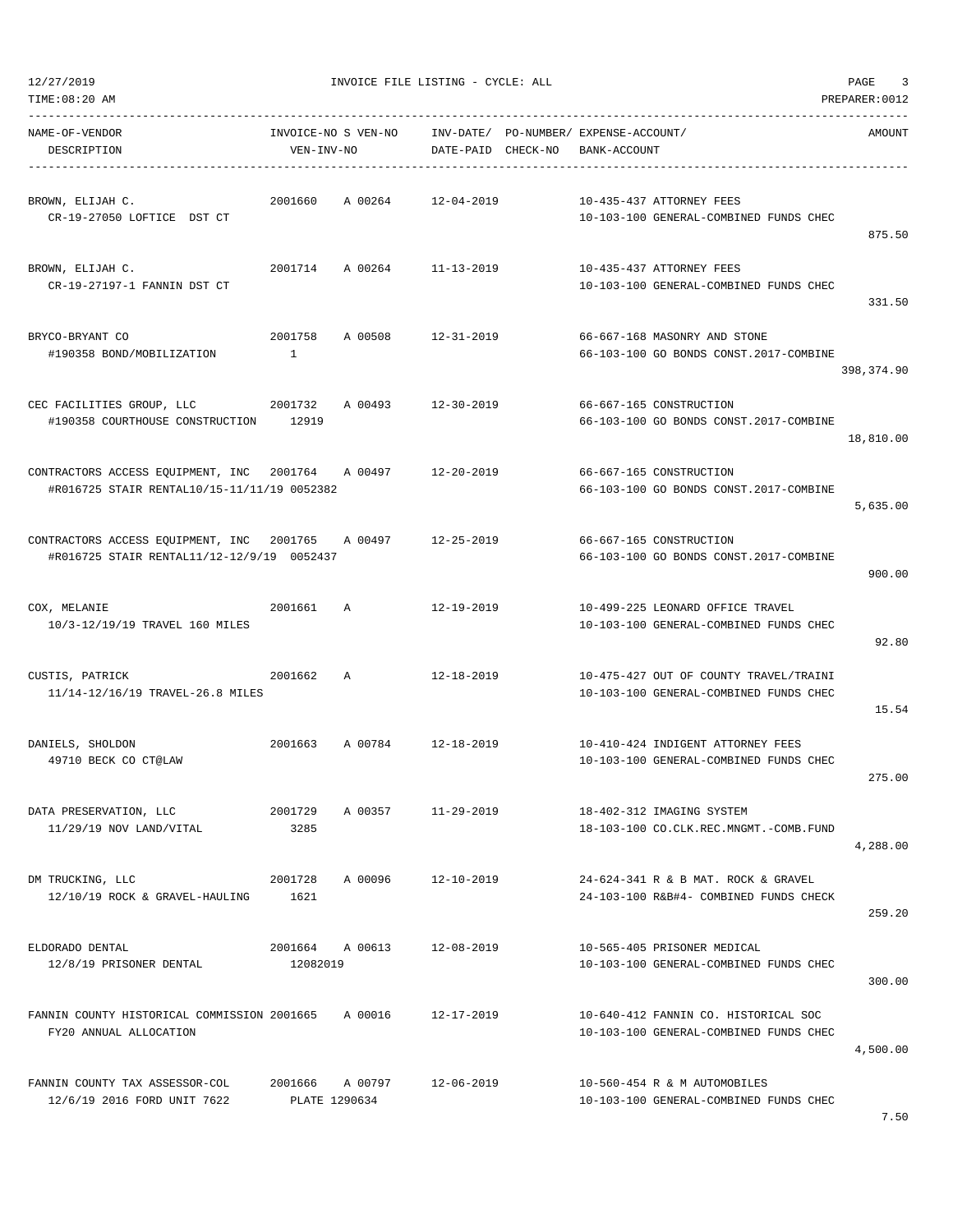TIME:08:20 AM PREPARER:0012

12/27/2019 INVOICE FILE LISTING - CYCLE: ALL PAGE 4

| VEN-INV-NO                                        |                                                                                                                  |                                                                                                                                                                                                                                                                                                                                             | AMOUNT                                                                                                                                                                                                                                                                                                                                                            |
|---------------------------------------------------|------------------------------------------------------------------------------------------------------------------|---------------------------------------------------------------------------------------------------------------------------------------------------------------------------------------------------------------------------------------------------------------------------------------------------------------------------------------------|-------------------------------------------------------------------------------------------------------------------------------------------------------------------------------------------------------------------------------------------------------------------------------------------------------------------------------------------------------------------|
|                                                   | 12-06-2019                                                                                                       |                                                                                                                                                                                                                                                                                                                                             |                                                                                                                                                                                                                                                                                                                                                                   |
|                                                   |                                                                                                                  |                                                                                                                                                                                                                                                                                                                                             | 7.50                                                                                                                                                                                                                                                                                                                                                              |
| FANNIN COUNTY TAX ASSESSOR-COL 2001717 A 00797    | $10 - 11 - 2019$                                                                                                 | 22-622-458 R & M MACHINERY PARTS                                                                                                                                                                                                                                                                                                            |                                                                                                                                                                                                                                                                                                                                                                   |
| 10/11/19 2000 ROAD TRLR REGISTRATIO PLATE 9048313 |                                                                                                                  | 22-103-100 R&B#2- COMBINED FUNDS CHECK                                                                                                                                                                                                                                                                                                      | 7.50                                                                                                                                                                                                                                                                                                                                                              |
|                                                   | 12-17-2019                                                                                                       | 22-622-458 R & M MACHINERY PARTS                                                                                                                                                                                                                                                                                                            |                                                                                                                                                                                                                                                                                                                                                                   |
| 12/17/19 2013 CHEV REGISTRATION PLATE 1117122     |                                                                                                                  | 22-103-100 R&B#2- COMBINED FUNDS CHECK                                                                                                                                                                                                                                                                                                      | 7.50                                                                                                                                                                                                                                                                                                                                                              |
|                                                   | 12-17-2019                                                                                                       | 22-622-458 R & M MACHINERY PARTS                                                                                                                                                                                                                                                                                                            |                                                                                                                                                                                                                                                                                                                                                                   |
| 12/17/19 2002 INTL REGISTRATION PLATE 1117124     |                                                                                                                  | 22-103-100 R&B#2- COMBINED FUNDS CHECK                                                                                                                                                                                                                                                                                                      | 7.50                                                                                                                                                                                                                                                                                                                                                              |
|                                                   | 12-02-2019                                                                                                       |                                                                                                                                                                                                                                                                                                                                             |                                                                                                                                                                                                                                                                                                                                                                   |
| 12/2/19 2005 DODGE REGISTRATION<br>PLATE 1271173  |                                                                                                                  | 23-103-100 R&B#3-COMBINED FUNDS CHECKI                                                                                                                                                                                                                                                                                                      | 7.50                                                                                                                                                                                                                                                                                                                                                              |
|                                                   |                                                                                                                  |                                                                                                                                                                                                                                                                                                                                             |                                                                                                                                                                                                                                                                                                                                                                   |
| 12/9/19 2001 DODGE REGISTRATION PLATE 1271172     |                                                                                                                  | 23-103-100 R&B#3-COMBINED FUNDS CHECKI                                                                                                                                                                                                                                                                                                      | 7.50                                                                                                                                                                                                                                                                                                                                                              |
|                                                   |                                                                                                                  |                                                                                                                                                                                                                                                                                                                                             |                                                                                                                                                                                                                                                                                                                                                                   |
| 6-872-42823                                       |                                                                                                                  | 10-103-100 GENERAL-COMBINED FUNDS CHEC                                                                                                                                                                                                                                                                                                      |                                                                                                                                                                                                                                                                                                                                                                   |
|                                                   |                                                                                                                  |                                                                                                                                                                                                                                                                                                                                             | 431.98                                                                                                                                                                                                                                                                                                                                                            |
| INV752206                                         |                                                                                                                  | 10-103-100 GENERAL-COMBINED FUNDS CHEC                                                                                                                                                                                                                                                                                                      |                                                                                                                                                                                                                                                                                                                                                                   |
|                                                   |                                                                                                                  |                                                                                                                                                                                                                                                                                                                                             | 34.31                                                                                                                                                                                                                                                                                                                                                             |
| #9A1068 COPIER CO CLK/AUDITOR INV752206           |                                                                                                                  | 10-103-100 GENERAL-COMBINED FUNDS CHEC                                                                                                                                                                                                                                                                                                      |                                                                                                                                                                                                                                                                                                                                                                   |
|                                                   |                                                                                                                  |                                                                                                                                                                                                                                                                                                                                             | 72.33                                                                                                                                                                                                                                                                                                                                                             |
| INV752206                                         |                                                                                                                  | 10-103-100 GENERAL-COMBINED FUNDS CHEC                                                                                                                                                                                                                                                                                                      |                                                                                                                                                                                                                                                                                                                                                                   |
|                                                   |                                                                                                                  |                                                                                                                                                                                                                                                                                                                                             | 4.01                                                                                                                                                                                                                                                                                                                                                              |
| INV752206                                         |                                                                                                                  | 10-513-315 COPIER RENTAL<br>10-103-100 GENERAL-COMBINED FUNDS CHEC                                                                                                                                                                                                                                                                          |                                                                                                                                                                                                                                                                                                                                                                   |
|                                                   |                                                                                                                  |                                                                                                                                                                                                                                                                                                                                             | 18.07                                                                                                                                                                                                                                                                                                                                                             |
| 2001672 A 00236<br>INV752206                      | 12-11-2019                                                                                                       | 10-590-315 COPIER RENTAL<br>10-103-100 GENERAL-COMBINED FUNDS CHEC                                                                                                                                                                                                                                                                          |                                                                                                                                                                                                                                                                                                                                                                   |
|                                                   |                                                                                                                  |                                                                                                                                                                                                                                                                                                                                             | 3.54                                                                                                                                                                                                                                                                                                                                                              |
| 2001673 A 00236<br>INV752206                      | 12-11-2019                                                                                                       | 10-575-315 COPIER RENTAL<br>10-103-100 GENERAL-COMBINED FUNDS CHEC                                                                                                                                                                                                                                                                          |                                                                                                                                                                                                                                                                                                                                                                   |
|                                                   |                                                                                                                  |                                                                                                                                                                                                                                                                                                                                             | 3.81                                                                                                                                                                                                                                                                                                                                                              |
| INV752206                                         |                                                                                                                  | 10-475-315 COPIER EXPENSE<br>10-103-100 GENERAL-COMBINED FUNDS CHEC                                                                                                                                                                                                                                                                         |                                                                                                                                                                                                                                                                                                                                                                   |
|                                                   | 11/4/19 2016 FORD UNIT 5634 PLATE 1271163<br>FANNIN COUNTY TAX ASSESSOR-COL  2001725  A 00797<br>2001670 A 00236 | FANNIN COUNTY TAX ASSESSOR-COL 2001667 A 00797<br>FANNIN COUNTY TAX ASSESSOR-COL  2001718  A 00797<br>FANNIN COUNTY TAX ASSESSOR-COL  2001719  A 00797<br>12-09-2019<br>2001760 A 00148 12-19-2019<br>2001668 A 00236<br>12-11-2019<br>2001669 A 00236 12-11-2019<br>12-11-2019<br>2001671 A 00236 12-11-2019<br>2001674 A 00236 12-11-2019 | INVOICE-NO S VEN-NO INV-DATE/ PO-NUMBER/ EXPENSE-ACCOUNT/<br>DATE-PAID CHECK-NO BANK-ACCOUNT<br>10-560-454 R & M AUTOMOBILES<br>10-103-100 GENERAL-COMBINED FUNDS CHEC<br>23-623-458 R & M MACHINERY PARTS<br>23-623-458 R & M MACHINERY PARTS<br>10-560-311 POSTAL EXPENSES<br>10-665-315 COPIER RENTAL<br>10-510-315 COPIER RENTAL<br>10-499-315 COPIER EXPENSE |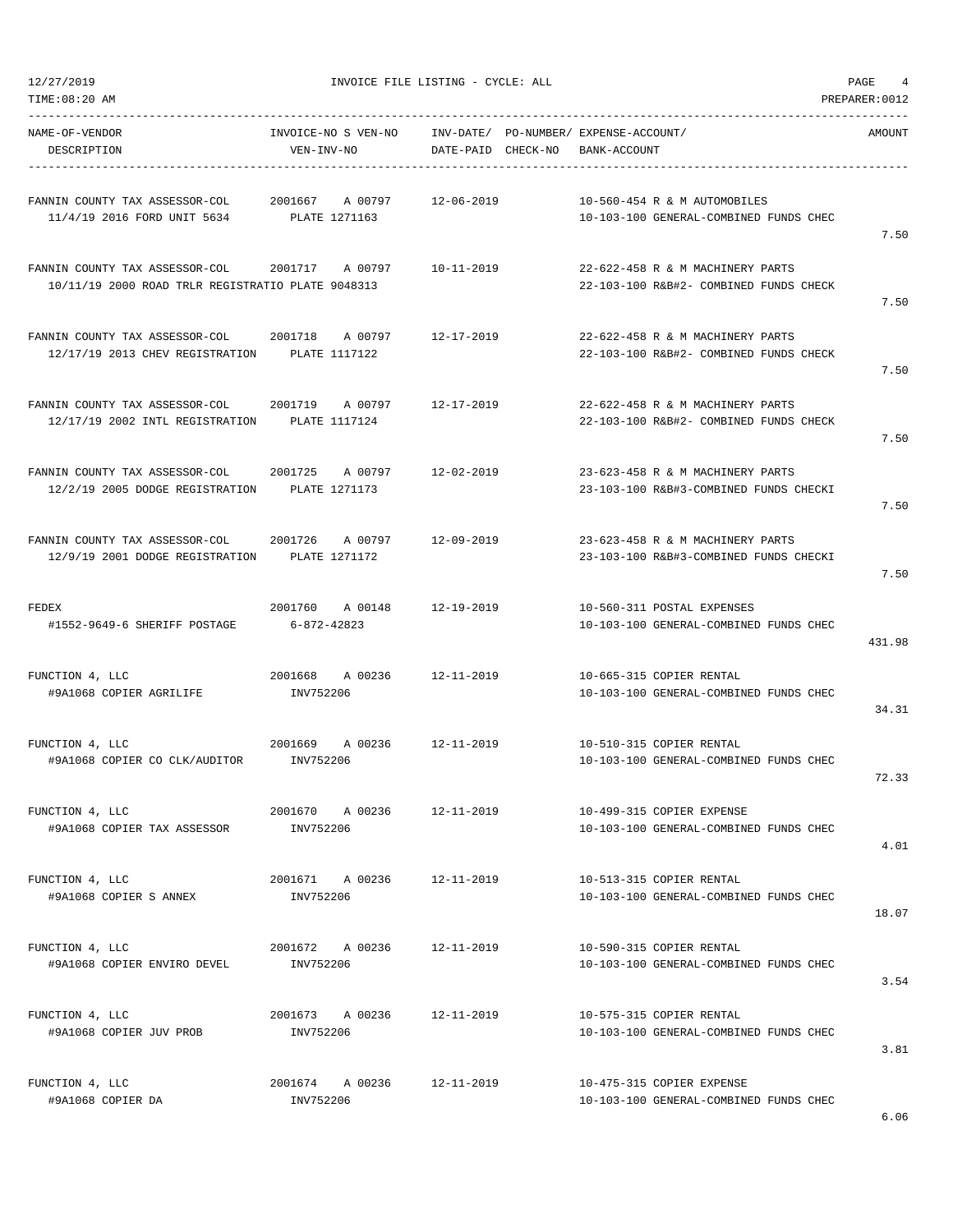| TIME:08:20 AM                                                                    |                                   |         |                    |                                                       |                                                                                                        | PREPARER: 0012 |
|----------------------------------------------------------------------------------|-----------------------------------|---------|--------------------|-------------------------------------------------------|--------------------------------------------------------------------------------------------------------|----------------|
| NAME-OF-VENDOR<br>DESCRIPTION                                                    | INVOICE-NO S VEN-NO<br>VEN-INV-NO |         | DATE-PAID CHECK-NO | INV-DATE/ PO-NUMBER/ EXPENSE-ACCOUNT/<br>BANK-ACCOUNT |                                                                                                        | AMOUNT         |
| FUNCTION 4, LLC<br>#9A1068 COPIER CO CT@LAW                                      | 2001675<br>INV752206              | A 00236 | $12 - 11 - 2019$   |                                                       | 10-410-315 COPIER RENTAL<br>10-103-100 GENERAL-COMBINED FUNDS CHEC                                     | 7.53           |
| FUNCTION 4, LLC<br>#9A1068 COPIER TURNER                                         | 2001676<br>INV751638              | A 00236 | 11-30-2019         |                                                       | 10-510-315 COPIER RENTAL<br>10-103-100 GENERAL-COMBINED FUNDS CHEC                                     | 205.70         |
| GLASER, RICHARD E.<br>12/12-13/19 TRAVEL-MILES/REG/TOLLS                         | 2001677                           | A 00295 | $12 - 16 - 2019$   |                                                       | 10-475-427 OUT OF COUNTY TRAVEL/TRAINI<br>10-103-100 GENERAL-COMBINED FUNDS CHEC                       | 703.43         |
| GOODMAN-MORRIS, COURTNEY<br>FA-19-44312 HALL/MOORE/WILMOTH DST                   | 2001678                           | A 00459 | $12 - 17 - 2019$   |                                                       | 10-435-436 ATTORNEY FEES- CPS CASES<br>10-103-100 GENERAL-COMBINED FUNDS CHEC                          | 792.00         |
| H & G SYSTEMS, L.P.<br>12/31/19 COURTHOUSE CONSTRUCTION                          | 2001733<br>1187                   | A 00507 | $12 - 17 - 2019$   |                                                       | 66-667-165 CONSTRUCTION<br>66-103-100 GO BONDS CONST.2017-COMBINE                                      | 40,989.65      |
| HERRINGTON PLUMBING<br>12/18/19 SA-RESTROOMS                                     | 2001679                           | A 00126 | $12 - 18 - 2019$   |                                                       | 10-513-450 R&M BUILDING<br>10-103-100 GENERAL-COMBINED FUNDS CHEC                                      | 50.00          |
| IHS PHARMACY<br>#FI99999999 NOV PRISONER MEDS                                    | 2001684<br>58680                  | A 00405 | $11 - 30 - 2019$   |                                                       | 10-565-405 PRISONER MEDICAL<br>10-103-100 GENERAL-COMBINED FUNDS CHEC                                  | 7,059.84       |
| INTER-COUNTY COMMUNICATIONS, INC<br>9/10/19 Install of 8 body cameras 403-00074  | 2001685                           | A 00484 |                    |                                                       | 09-10-2019 2019000475 10-560-454 R & M AUTOMOBILES<br>10-103-100 GENERAL-COMBINED FUNDS CHEC           | 800.00         |
| INTER-COUNTY COMMUNICATIONS, INC<br>12/5/19 Longhorn 6x12 Utility TRLR 403-00141 | 2001739                           | A 00484 |                    |                                                       | 12-05-2019 2020000087 84-560-575 PURCHASE AUTOS, BOATS, ATV'<br>84-103-100 BOIS D'ARC-COMBINED FUNDS C | 1,652.40       |
| LAFUENTE FRAMING LLC<br>12/17/19 COURTHOUSE CONSTRUCTION                         | 2001734<br>001                    | A 00501 | $12 - 17 - 2019$   |                                                       | 66-667-165 CONSTRUCTION<br>66-103-100 GO BONDS CONST.2017-COMBINE                                      | 15,699.83      |
| LOCAL GOVERNMENT SOLUTIONS, LP<br>12/10/19 DATA EXTRACTION                       | 2001680<br>11461                  | A 00252 | 12-10-2019         |                                                       | 10-495-353 COMPUTER SOFTWARE MAINTENAN<br>10-103-100 GENERAL-COMBINED FUNDS CHEC                       | 375.00         |
| LOCAL GOVERNMENT SOLUTIONS, LP<br>12/10/19 DATA EXTRACTION                       | 2001681<br>11461                  | A 00252 | $12 - 10 - 2019$   |                                                       | 10-496-353 COMPUTER SOFTWARE MAINTENAN<br>10-103-100 GENERAL-COMBINED FUNDS CHEC                       | 31.00          |
| LOCAL GOVERNMENT SOLUTIONS, LP<br>12/10/19 DATA EXTRACTION                       | 2001682<br>11461                  | A 00252 | $12 - 10 - 2019$   |                                                       | 10-497-453 COMPUTER SOFTWARE MAINTEN<br>10-103-100 GENERAL-COMBINED FUNDS CHEC                         | 64.00          |
| LOCAL GOVERNMENT SOLUTIONS, LP<br>12/10/19 DATA EXTRACTION                       | 2001683<br>11461                  | A 00252 | $12 - 10 - 2019$   |                                                       | 10-510-453 COMPUTER SOFTWARE MAINTEN<br>10-103-100 GENERAL-COMBINED FUNDS CHEC                         |                |

3,030.00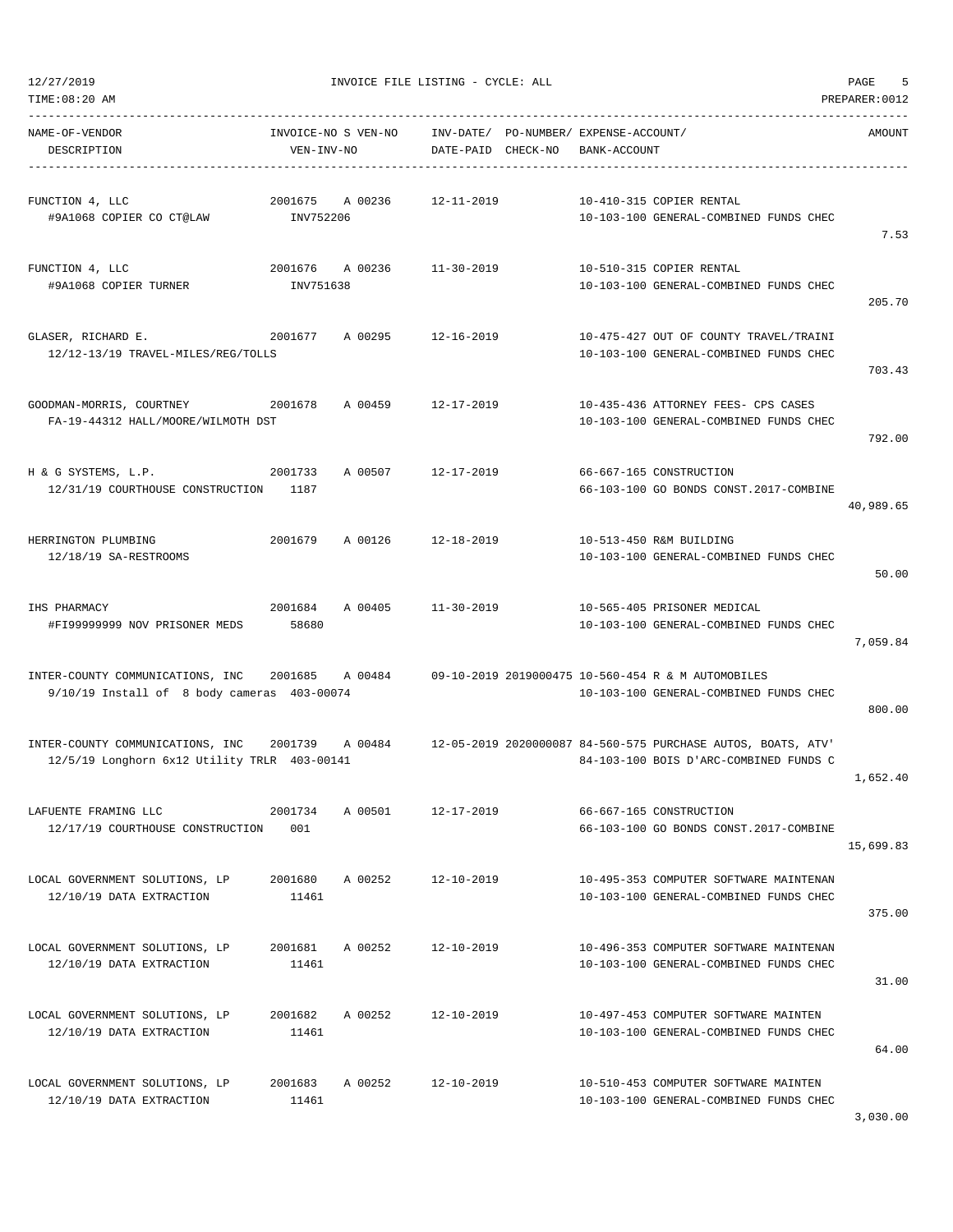|  | 12/27/2019 |  |
|--|------------|--|
|  |            |  |

| NAME-OF-VENDOR<br>DESCRIPTION                                          | INVOICE-NO S VEN-NO<br>VEN-INV-NO  | DATE-PAID CHECK-NO | INV-DATE/ PO-NUMBER/ EXPENSE-ACCOUNT/<br>BANK-ACCOUNT                                              | AMOUNT   |
|------------------------------------------------------------------------|------------------------------------|--------------------|----------------------------------------------------------------------------------------------------|----------|
| MARLIN BUSINESS BANK<br>#1735820 PHONE SYSTEM                          | 2001686<br>A 00437<br>17607277     | 12-10-2019         | 10-510-420 TELEPHONE<br>10-103-100 GENERAL-COMBINED FUNDS CHEC                                     | 3,516.75 |
| MEADE NORMAN INS. AGENCY, INC. 2001687<br>#TAYLKR1 NOTARY BOND -TAYLOR | 34426                              | A 00102 10-16-2019 | 10-560-480 BOND<br>10-103-100 GENERAL-COMBINED FUNDS CHEC                                          | 99.00    |
| MIEARS, STEVEN R.<br>FA-19-44386 JACKSON/FULLER DST CT                 | 2001688<br>A 00337 12-08-2019      |                    | 10-435-436 ATTORNEY FEES- CPS CASES<br>10-103-100 GENERAL-COMBINED FUNDS CHEC                      | 1,025.00 |
| MIEARS, STEVEN R.<br>21205-A WILD SUBPOENA DST CT                      | 2001689<br>A 00337                 | 12-10-2019         | 10-435-442 OTHER PROFESSIONAL SERV.<br>10-103-100 GENERAL-COMBINED FUNDS CHEC                      | 125.00   |
| MORRIS LAW OFFICE, PLLC<br>CR-18-26769 ASKEW DST CT                    | 2001690<br>A 00011 11-26-2019      |                    | 10-435-437 ATTORNEY FEES<br>10-103-100 GENERAL-COMBINED FUNDS CHEC                                 | 99.00    |
| OFFICE DEPOT<br>#29023460 Toner and staples 412819176001               | 2001691<br>A 00216                 |                    | 12-09-2019 2020000113 10-510-310 OFFICE SUPPLIES<br>10-103-100 GENERAL-COMBINED FUNDS CHEC         | 211.53   |
| OFFICE DEPOT<br>#29023460 Batteries                                    | 2001692 A 00216<br>412819176001    |                    | 12-09-2019 2020000113 10-591-310 OFFICE SUPPLIES<br>10-103-100 GENERAL-COMBINED FUNDS CHEC         | 40.34    |
| OFFICE DEPOT<br>#29023460 INK                                          | 2001693 A 00216<br>412824015001    |                    | 12-07-2019 2020000114 10-450-310 OFFICE SUPPLIES<br>10-103-100 GENERAL-COMBINED FUNDS CHEC         | 14.97    |
| OFFICE DEPOT<br>#29023460 Office Supplies 412822458001                 | 2001694                            |                    | A 00216 12-09-2019 2020000114 10-450-310 OFFICE SUPPLIES<br>10-103-100 GENERAL-COMBINED FUNDS CHEC | 122.39   |
| OFFICE DEPOT<br>#29023460 Office Supplies                              | 2001695<br>A 00216<br>413503456001 |                    | 12-10-2019 2020000116 10-403-310 OFFICE SUPPLIES<br>10-103-100 GENERAL-COMBINED FUNDS CHEC         | 55.16    |
| OFFICE DEPOT<br>#29023460 RULED PAPER                                  | 2001696 A 00216<br>413504773001    |                    | 12-10-2019 2020000116 10-403-310 OFFICE SUPPLIES<br>10-103-100 GENERAL-COMBINED FUNDS CHEC         | 19.99    |
| OFFICE DEPOT<br># 29023460 Rubberbands                                 | 2001741 A 00216<br>415059833001    |                    | 12-12-2019 2020000117 10-425-313 GRAND JURY EXPENSE<br>10-103-100 GENERAL-COMBINED FUNDS CHEC      | 23.98    |
| OFFICE DEPOT<br># 29023460 Raffle Tickets                              | 2001742<br>A 00216<br>415059252001 |                    | 12-12-2019 2020000117 10-510-316 EMPLOYEE AWARDS BANQUET<br>10-103-100 GENERAL-COMBINED FUNDS CHEC | 9.67     |
| OFFICE DEPOT<br># 29023460 Kleenex                                     | 2001743<br>A 00216<br>415059252001 |                    | 12-12-2019 2020000117 10-425-313 GRAND JURY EXPENSE<br>10-103-100 GENERAL-COMBINED FUNDS CHEC      |          |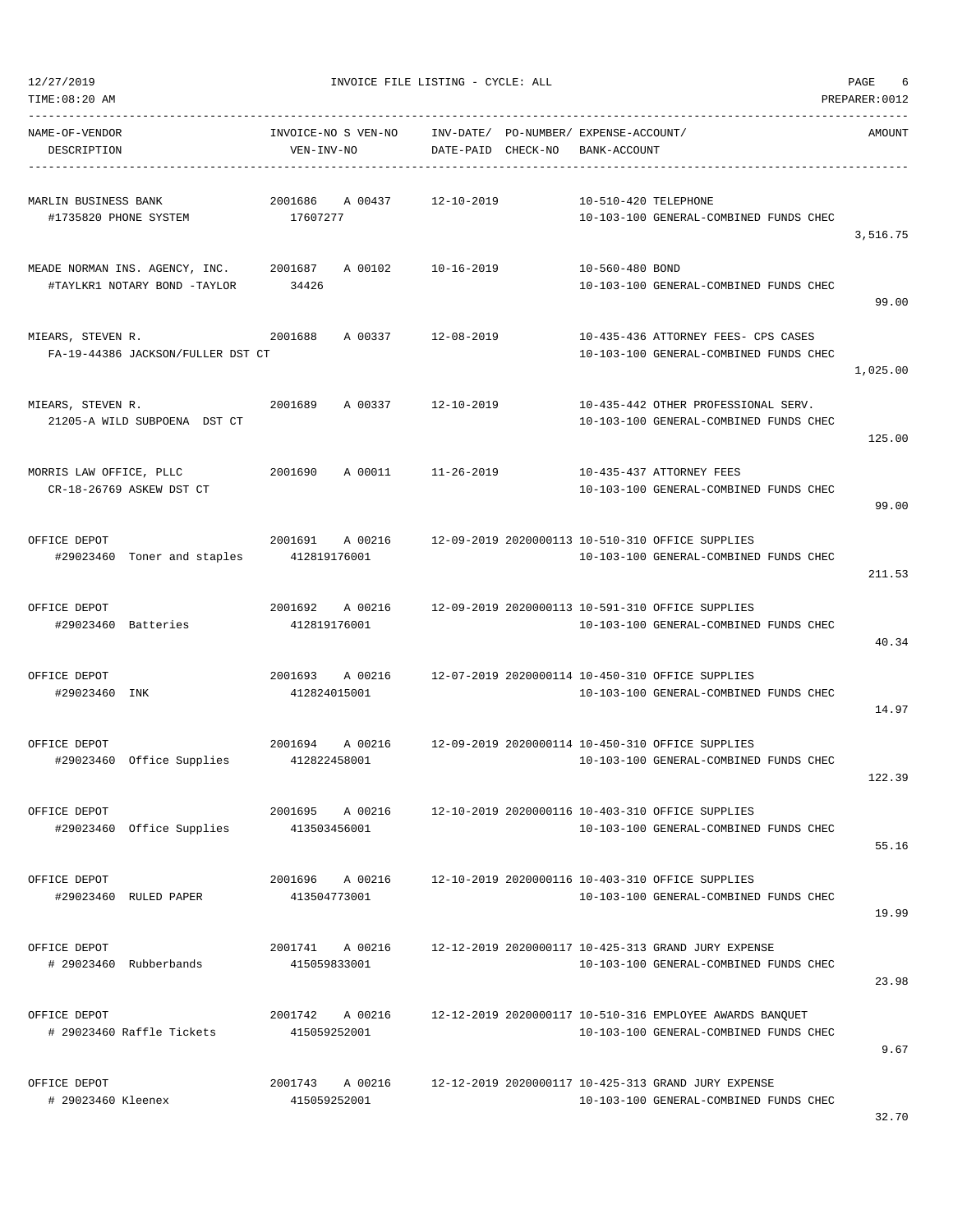| TIME:08:20 AM                                          |                     |                            |                    |                                       |                                        | PREPARER: 0012 |
|--------------------------------------------------------|---------------------|----------------------------|--------------------|---------------------------------------|----------------------------------------|----------------|
| NAME-OF-VENDOR                                         | INVOICE-NO S VEN-NO |                            |                    | INV-DATE/ PO-NUMBER/ EXPENSE-ACCOUNT/ |                                        | AMOUNT         |
| DESCRIPTION                                            | VEN-INV-NO          |                            | DATE-PAID CHECK-NO | BANK-ACCOUNT                          |                                        |                |
| PAT'S PUMP SERVICE                                     | 2001735             | A 00469                    | 12-15-2019         |                                       | 66-667-165 CONSTRUCTION                |                |
| #712 PORTA-POTTY                                       | 1501                |                            |                    |                                       | 66-103-100 GO BONDS CONST.2017-COMBINE |                |
|                                                        |                     |                            |                    |                                       |                                        | 440.00         |
| PRECISION DEMOLITION                                   | 2001736             | A 00473                    | 12-17-2019         |                                       | 66-667-165 CONSTRUCTION                |                |
| #19-171-0 COURTHOUSE CONSTRUCTION 20191920             |                     |                            |                    |                                       | 66-103-100 GO BONDS CONST.2017-COMBINE |                |
|                                                        |                     |                            |                    |                                       |                                        | 41,928.25      |
| PRICE PROCTOR & ASSOC LLP                              | 2001744             | A 00831                    | 12-17-2019         |                                       | 10-435-442 OTHER PROFESSIONAL SERV.    |                |
| CR-19-27038 GARZA EVAL                                 | 4833                |                            |                    |                                       | 10-103-100 GENERAL-COMBINED FUNDS CHEC |                |
|                                                        |                     |                            |                    |                                       |                                        | 900.00         |
| RDO EQUIPMENT CO                                       | 2001720             | A 00353                    | 12-05-2019         |                                       | 22-622-458 R & M MACHINERY PARTS       |                |
| #7451001 R&M PART- MOTOR GRADER 12H W68785             |                     |                            |                    |                                       | 22-103-100 R&B#2- COMBINED FUNDS CHECK |                |
|                                                        |                     |                            |                    |                                       |                                        | 1,462.39       |
| RELIANT ENERGY SOLUTIONS 2001697                       |                     | A 00289 12-19-2019         |                    |                                       | 10-512-440 UTILITIES ELECTRICITY       |                |
| #6 716 696-7 CO-OP ELECTRIC                            |                     | 113 008 918 905 8          |                    |                                       | 10-103-100 GENERAL-COMBINED FUNDS CHEC |                |
|                                                        |                     |                            |                    |                                       |                                        | 455.93         |
| RELIANT ENERGY SOLUTIONS                               | 2001698             | A 00289                    | 12-19-2019         |                                       | 10-513-440 UTILITIES ELECTRICITY       |                |
| #2 533 978-9 SA ELECTRIC                               |                     | 112 011 030 397 6          |                    |                                       | 10-103-100 GENERAL-COMBINED FUNDS CHEC |                |
|                                                        |                     |                            |                    |                                       |                                        | 384.24         |
| RELIANT ENERGY SOLUTIONS                               | 2001699             | A 00289                    | 12-19-2019         |                                       | 10-518-440 UTILITIES ELECTRICITY       |                |
| #12 832 845-7 200 E 1ST ELECTRIC 304 000 547 121 7     |                     |                            |                    |                                       | 10-103-100 GENERAL-COMBINED FUNDS CHEC |                |
|                                                        |                     |                            |                    |                                       |                                        | 341.39         |
| RELIANT ENERGY SOLUTIONS 2001715                       |                     | A 00289                    | 12-16-2019         |                                       | 21-621-440 UTILITY ELECTRICITY         |                |
| #2 533 974-8 PCT 1 ELECTRIC                            |                     | 114 007 282 824 0          |                    |                                       | 21-103-100 R&B#1-COMBINED FUNDS CHECKI |                |
|                                                        |                     |                            |                    |                                       |                                        | 88.63          |
| RELIANT ENERGY SOLUTIONS                               | 2001721             | A 00289                    | 12-16-2019         |                                       | 22-622-440 UTILITY ELECTRICITY         |                |
| #2 533 972-2 310 HWY 69 ELECTRIC 114 007 279 354 3     |                     |                            |                    |                                       | 22-103-100 R&B#2- COMBINED FUNDS CHECK |                |
|                                                        |                     |                            |                    |                                       |                                        | 99.91          |
| RELIANT ENERGY SOLUTIONS                               |                     | 2001722 A 00289            | 12-16-2019         |                                       | 22-622-440 UTILITY ELECTRICITY         |                |
| #2 591 592-7 310 HWY 69 GD LIGHT 112 011 010 054 7     |                     |                            |                    |                                       | 22-103-100 R&B#2- COMBINED FUNDS CHECK |                |
|                                                        |                     |                            |                    |                                       |                                        | 10.59          |
| RELIANT ENERGY SOLUTIONS  2001723  A 00289  12-16-2019 |                     |                            |                    |                                       | 22-622-440 UTILITY ELECTRICITY         |                |
| #2 591 591-9 310 HWY 69 GD LIGHT 112 011 010 053 9     |                     |                            |                    |                                       | 22-103-100 R&B#2- COMBINED FUNDS CHECK |                |
|                                                        |                     |                            |                    |                                       |                                        | 24.02          |
| ROMCO EQUIPMENT CO. 2001716 A 00269 12-09-2019         |                     |                            |                    |                                       | 21-621-458 R & M MACHINERY PARTS       |                |
| #29001 R&M PARTS-GRADER BLADES 101112249               |                     |                            |                    |                                       | 21-103-100 R&B#1-COMBINED FUNDS CHECKI |                |
|                                                        |                     |                            |                    |                                       |                                        | 1,236.00       |
| SAGE CONCRETE, LLC                                     |                     | 2001737 A 00496 12-17-2019 |                    |                                       | 66-667-165 CONSTRUCTION                |                |
| 12/31/19 COURTHOUSE CONSTRUCTION 2                     |                     |                            |                    |                                       | 66-103-100 GO BONDS CONST.2017-COMBINE |                |
|                                                        |                     |                            |                    |                                       |                                        | 271,130.00     |
| SMITH, THOMAS SCOTT                                    |                     | 2001700 A 00817            | 10-27-2019         |                                       | 10-435-437 ATTORNEY FEES               |                |
| CR-19-27000 BROWN DST CT                               |                     |                            |                    |                                       | 10-103-100 GENERAL-COMBINED FUNDS CHEC |                |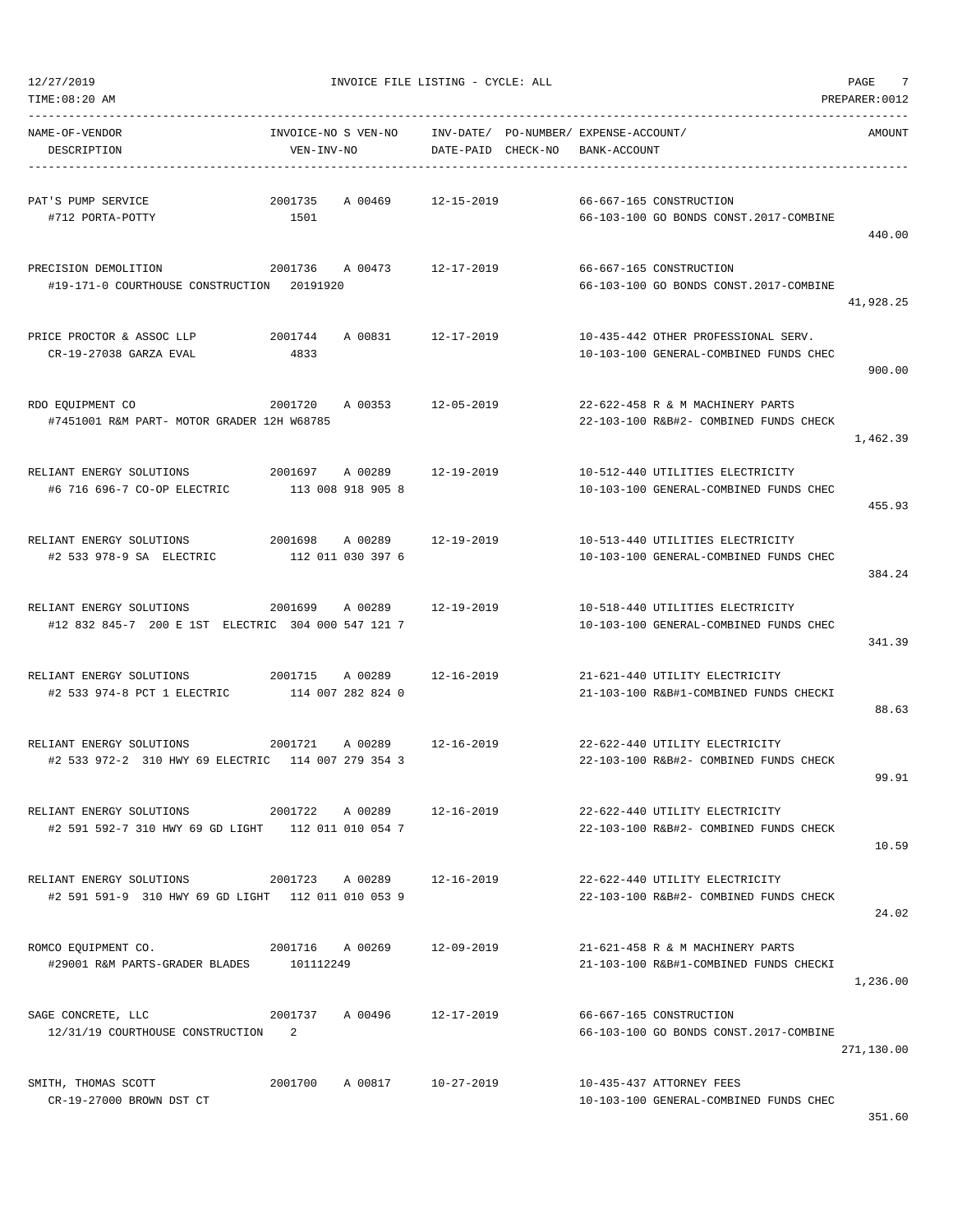TIME:08:20 AM PREPARER:0012

12/27/2019 INVOICE FILE LISTING - CYCLE: ALL PAGE 8

| NAME-OF-VENDOR<br>DESCRIPTION                                    | VEN-INV-NO      | INVOICE-NO S VEN-NO INV-DATE/ PO-NUMBER/ EXPENSE-ACCOUNT/ | DATE-PAID CHECK-NO BANK-ACCOUNT |                 |                                                                                | AMOUNT   |
|------------------------------------------------------------------|-----------------|-----------------------------------------------------------|---------------------------------|-----------------|--------------------------------------------------------------------------------|----------|
| SMITH, THOMAS SCOTT<br>CR-16-26149 COLEMAN DST CT                |                 | 2001701 A 00817 10-27-2019                                |                                 |                 | 10-435-437 ATTORNEY FEES<br>10-103-100 GENERAL-COMBINED FUNDS CHEC             | 412.50   |
| SOUTHERN TIRE MART, LLC<br>#214560 R&M TIRES                     | 4000089031      | 2001761 A 00596 12-18-2019                                |                                 |                 | 22-622-459 R & M MACH. TIRES & TUBES<br>22-103-100 R&B#2- COMBINED FUNDS CHECK | 1,334.00 |
| SOUTHERN TIRE MART, LLC<br>#214560 R&M TIRES                     | 4000090441      | 2001762 A 00596 12-18-2019                                |                                 |                 | 22-622-459 R & M MACH. TIRES & TUBES<br>22-103-100 R&B#2- COMBINED FUNDS CHECK | 680.00   |
| SOUTHERN TIRE MART, LLC<br>#214560 R&M TIRES                     | 4170012792      | 2001763 A 00596 12-12-2019                                |                                 |                 | 24-624-459 R & M MACH. TIRES & TUBES<br>24-103-100 R&B#4- COMBINED FUNDS CHECK | 1,870.02 |
| SOUTHWEST FANNIN S.U.D.<br>#1210 PCT #1 WATER                    |                 | 2001756 A 00018 12-18-2019                                |                                 |                 | 21-621-442 UTILITY WATER<br>21-103-100 R&B#1-COMBINED FUNDS CHECKI             | 16.58    |
| SPARKLIGHT<br>#128529310 108 E SAM RAYBURN INTER                 |                 | 2001745 A00707 12-26-2019                                 |                                 |                 | 10-518-421 INTERNET SERVICES<br>10-103-100 GENERAL-COMBINED FUNDS CHEC         | 152.39   |
| SPARKLIGHT<br>#120140181 CO JUDGE INTERNET                       |                 | 2001746 A 00707 12-26-2019                                |                                 |                 | 10-514-421 TELEPHONE/INTERNET<br>10-103-100 GENERAL-COMBINED FUNDS CHEC        | 78.94    |
| SPARKLIGHT<br>#102575958 AGRILIFE INTERNET                       |                 | 2001747 A 00707 12-26-2019                                |                                 |                 | 10-665-422 CABLE INTERNET<br>10-103-100 GENERAL-COMBINED FUNDS CHEC            | 64.99    |
| SPARKLIGHT<br>#121664254 PCT 4 INTERNET                          |                 | 2001757 A 00707 12-26-2019                                |                                 |                 | 24-624-421 DSL INTERNET<br>24-103-100 R&B#4- COMBINED FUNDS CHECK              | 82.69    |
| SUSAN E. CARTER ATTORNEY AT LAW<br>50093 RUTLEDGE CO CT@LAW      | 2001702 A 00606 |                                                           | 12-11-2019                      |                 | 10-410-424 INDIGENT ATTORNEY FEES<br>10-103-100 GENERAL-COMBINED FUNDS CHEC    | 400.00   |
| TEXAS ASSOCIATION OF COUNTIES<br>#240858 DUES-MCKENZIE           | 2001703         | A 00298                                                   | $01 - 01 - 2020$                | 10-499-481 DUES | 10-103-100 GENERAL-COMBINED FUNDS CHEC                                         | 50.00    |
| TEXAS ASSOCIATION OF COUNTIES<br>#208812 DUES-YOUNG              | 2001704         | A 00298                                                   | $01 - 01 - 2020$                | 10-499-481 DUES | 10-103-100 GENERAL-COMBINED FUNDS CHEC                                         | 125.00   |
| TEXAS ASSOCIATION OF COUNTIES<br>#239396/239396 K. KARL DUES     | 2001748         | A 00298                                                   | $01 - 01 - 2020$                | 10-457-481 DUES | 10-103-100 GENERAL-COMBINED FUNDS CHEC                                         | 60.00    |
| TEXAS ASSOCIATION OF COUNTIES<br>#243798/243798 K. MAYBERRY DUES | 2001749         | A 00298                                                   | $01 - 01 - 2020$                | 10-553-481 DUES | 10-103-100 GENERAL-COMBINED FUNDS CHEC                                         |          |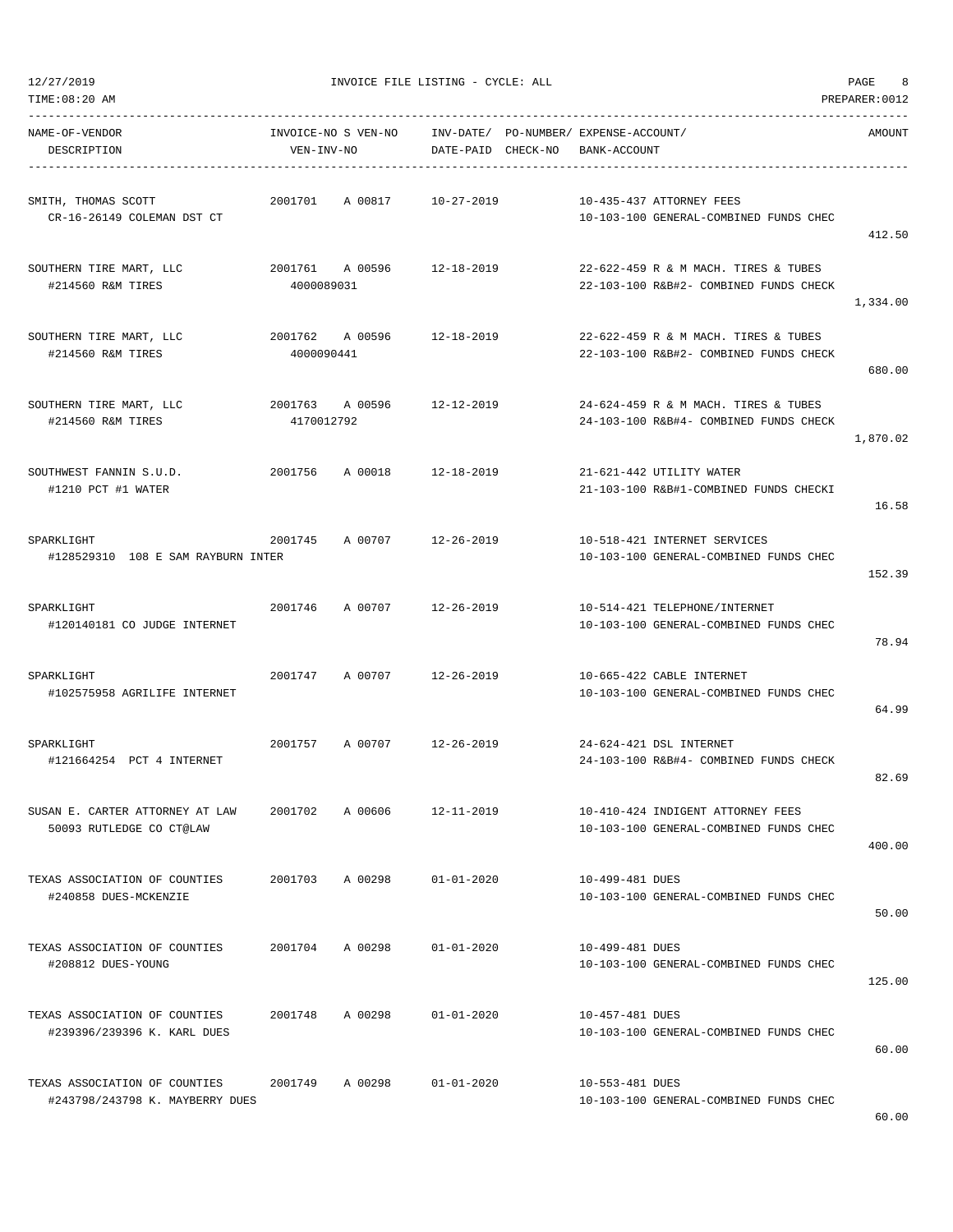| NAME-OF-VENDOR<br>DESCRIPTION                                                                    | INVOICE-NO S VEN-NO INV-DATE/ PO-NUMBER/ EXPENSE-ACCOUNT/<br>VEN-INV-NO | DATE-PAID CHECK-NO | BANK-ACCOUNT                                                                   | AMOUNT    |
|--------------------------------------------------------------------------------------------------|-------------------------------------------------------------------------|--------------------|--------------------------------------------------------------------------------|-----------|
| TEXAS DEPT. OF STATE HEALTH SERVICE 2001705 A 00767<br>#2014-044447-001 NOV REMOTE BIRTH 2009768 |                                                                         | 12-06-2019         | 10-409-489 COURT COSTS/ARREST FEES<br>10-103-100 GENERAL-COMBINED FUNDS CHEC   | 139.08    |
| TEXAS SOCIAL SECURITY PROGRAM<br>#9291440 ANNUAL ADMIN FEE                                       | 2001706 A 00410 12-13-2019                                              |                    | 10-409-481 DUES<br>10-103-100 GENERAL-COMBINED FUNDS CHEC                      | 35.00     |
| THOMSON REUTERS - WEST PAYMENT CTR 2001707 A 00180<br>#1000648194 LOCAL GOV CODE                 | 841494757                                                               | $12 - 04 - 2019$   | 10-403-310 OFFICE SUPPLIES<br>10-103-100 GENERAL-COMBINED FUNDS CHEC           | 77.00     |
| TXU ENERGY<br>#900011583831 SA ELECTRIC                                                          | 2001750<br>A 00160<br>056252025063                                      | 12-17-2019         | 10-513-440 UTILITIES ELECTRICITY<br>10-103-100 GENERAL-COMBINED FUNDS CHEC     | 27.41     |
| TXU ENERGY<br>#100063401102 LAKE FANNIN ELECTRIC 056252026488                                    | 2001759 A 00160                                                         | 12-19-2019         | 85-520-440 UTILITIES ELECTRICITY<br>85-103-100 LAKE FANNIN-COMBINED FUNDS      | 29.35     |
| TYLER TECHNOLOGIES, INC. 2001708 A 00310 12-09-2019<br>#45205 ODYSSEY HOSTING JAN-MAR 020-22638  |                                                                         |                    | 10-510-453 COMPUTER SOFTWARE MAINTEN<br>10-103-100 GENERAL-COMBINED FUNDS CHEC | 31,106.25 |
| TYLER TECHNOLOGIES, INC.<br>#45205 ODYSSEY JAIL HOSTING JAN-MAR 020-22639                        | 2001709 A 00310 12-09-2019                                              |                    | 10-510-453 COMPUTER SOFTWARE MAINTEN<br>10-103-100 GENERAL-COMBINED FUNDS CHEC | 5,398.25  |
| US POSTAL SERVICE<br>12/31/19 15 ROLLS .55 STAMPS                                                | 2001710<br>A                                                            | 12-16-2019         | 10-510-311 POSTAL EXPENSE<br>10-103-100 GENERAL-COMBINED FUNDS CHEC            | 825.00    |
| VERIZON WIRELESS<br>#442108889-00001 JP3 INTERNET 9843937979                                     | 2001730 A 00127 12-10-2019                                              |                    | 28-457-423 INTERNET SERVICE<br>28-103-100 J.P.#3 JUST.CT.TECH-COMB.FU          | 37.99     |
| VERIZON WIRELESS<br>#442108889-00002 CO CLK                                                      | 2001751<br>A 00127<br>9843937980                                        | $12 - 10 - 2019$   | 10-404-421 ELECTION INTERNET<br>10-103-100 GENERAL-COMBINED FUNDS CHEC         | 75.98     |
| VERIZON WIRELESS<br>#442108889-00001 EMERG. MGMNT                                                | 2001752 A 00127<br>9843937979                                           | 12-10-2019         | 10-406-421 EMERGENCY INTERNET<br>10-103-100 GENERAL-COMBINED FUNDS CHEC        | 37.99     |
| VERIZON WIRELESS<br>#442108889-00001 IT                                                          | 2001753 A 00127<br>9843937979                                           | 12-10-2019         | 10-503-423 EMERGENCY INTERNET<br>10-103-100 GENERAL-COMBINED FUNDS CHEC        | 37.99     |
| VERIZON WIRELESS<br>#442108889-00001 JANITOR CELL                                                | 2001754 A 00127<br>9843937979                                           | 12-10-2019         | 10-510-423 CELL PHONE<br>10-103-100 GENERAL-COMBINED FUNDS CHEC                | 26.58     |
| VERIZON WIRELESS<br>#442108889-00001 SHERIFF                                                     | 2001755 A 00127<br>9843937979                                           | $12 - 10 - 2019$   | 10-560-444 INTERNET SERVICE<br>10-103-100 GENERAL-COMBINED FUNDS CHEC          |           |

TIME:08:20 AM PREPARER:0012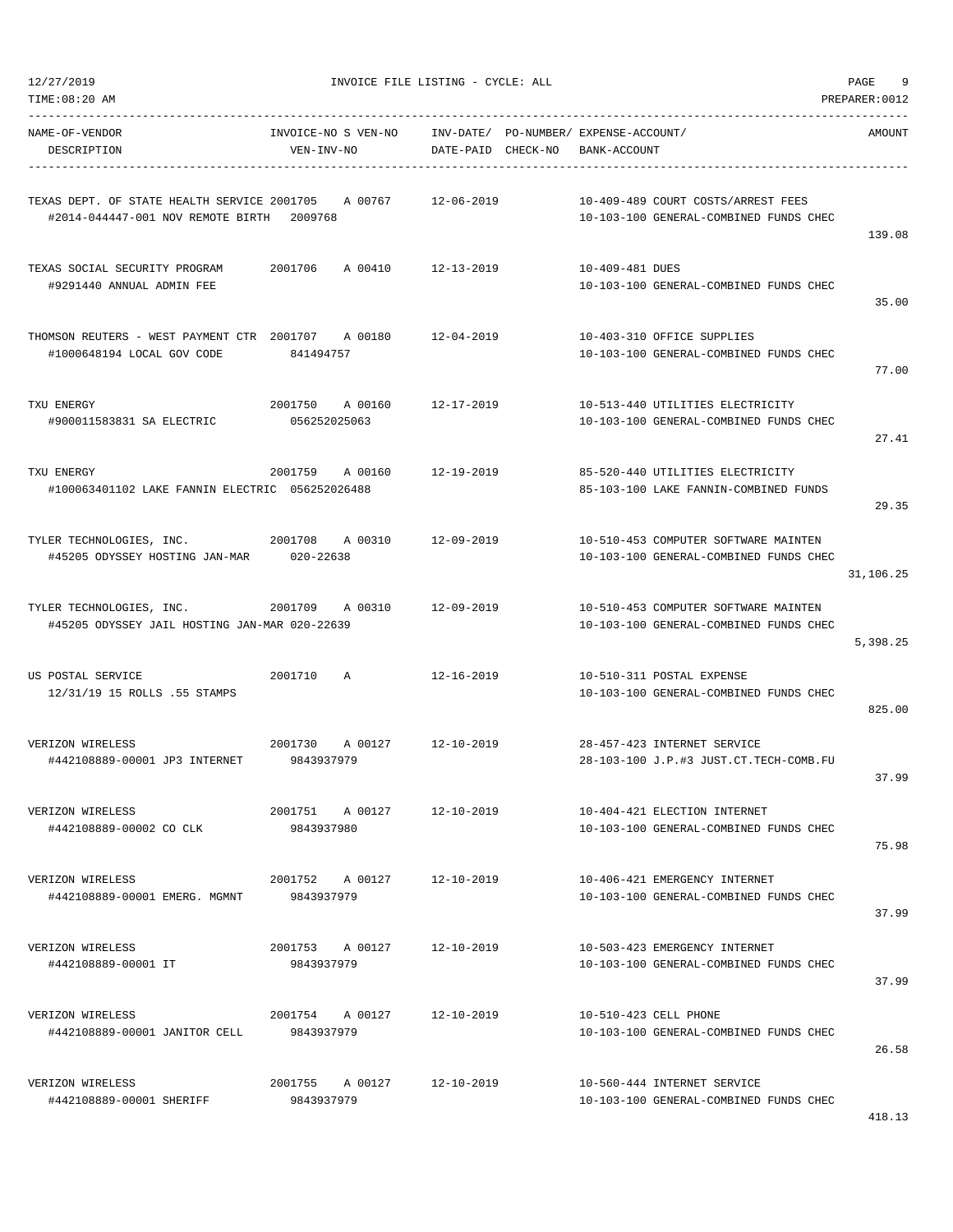TIME:08:20 AM PREPARER:0012

| NAME-OF-VENDOR<br>DESCRIPTION | VEN-INV-NO | INVOICE-NO S VEN-NO                             | INV-DATE/ PO-NUMBER/ EXPENSE-ACCOUNT/<br>DATE-PAID CHECK-NO | BANK-ACCOUNT           |                                                       | AMOUNT |
|-------------------------------|------------|-------------------------------------------------|-------------------------------------------------------------|------------------------|-------------------------------------------------------|--------|
|                               |            |                                                 |                                                             |                        |                                                       |        |
|                               |            |                                                 |                                                             |                        |                                                       |        |
| VESTED NETWORKS               |            | 2001711 A 00480 12-16-2019 10-510-420 TELEPHONE |                                                             |                        |                                                       |        |
| #9973 WINDOM PHONES           | 157079     |                                                 |                                                             |                        | 10-103-100 GENERAL-COMBINED FUNDS CHEC                |        |
|                               |            |                                                 |                                                             |                        |                                                       | 67.50  |
|                               |            |                                                 |                                                             |                        |                                                       |        |
| WATKINS, AMANDA               | 2001712 A  |                                                 |                                                             |                        | $12-18-2019$ $10-590-427$ OUT OF COUNTY TRAVEL/TRAINI |        |
| 12/9-13/19 TRAVEL-MILES/MEALS |            |                                                 |                                                             |                        | 10-103-100 GENERAL-COMBINED FUNDS CHEC                |        |
|                               |            |                                                 |                                                             |                        |                                                       | 451.16 |
|                               |            |                                                 |                                                             |                        |                                                       |        |
| WHITLOCK AIR SERVICE INC      | 2001727    | A 00453 12-06-2019                              |                                                             | $23-623-345$ CHEMICALS |                                                       |        |
| 12/6/19 ROADSIDE HERBICIDE    | 1544       |                                                 |                                                             |                        | 23-103-100 R&B#3-COMBINED FUNDS CHECKI                |        |
|                               |            |                                                 |                                                             |                        |                                                       | 450.00 |
|                               |            |                                                 |                                                             |                        |                                                       |        |
| WOODSON, MARY ANN CSR, RPR    | 2001713    | A 00486                                         | 12-17-2019                                                  |                        | 10-475-438 CT.REPORTER-TRANSCRIPTS                    |        |
| 12/17/19 ALLEN TRANSCRIPTION  |            |                                                 |                                                             |                        | 10-103-100 GENERAL-COMBINED FUNDS CHEC                |        |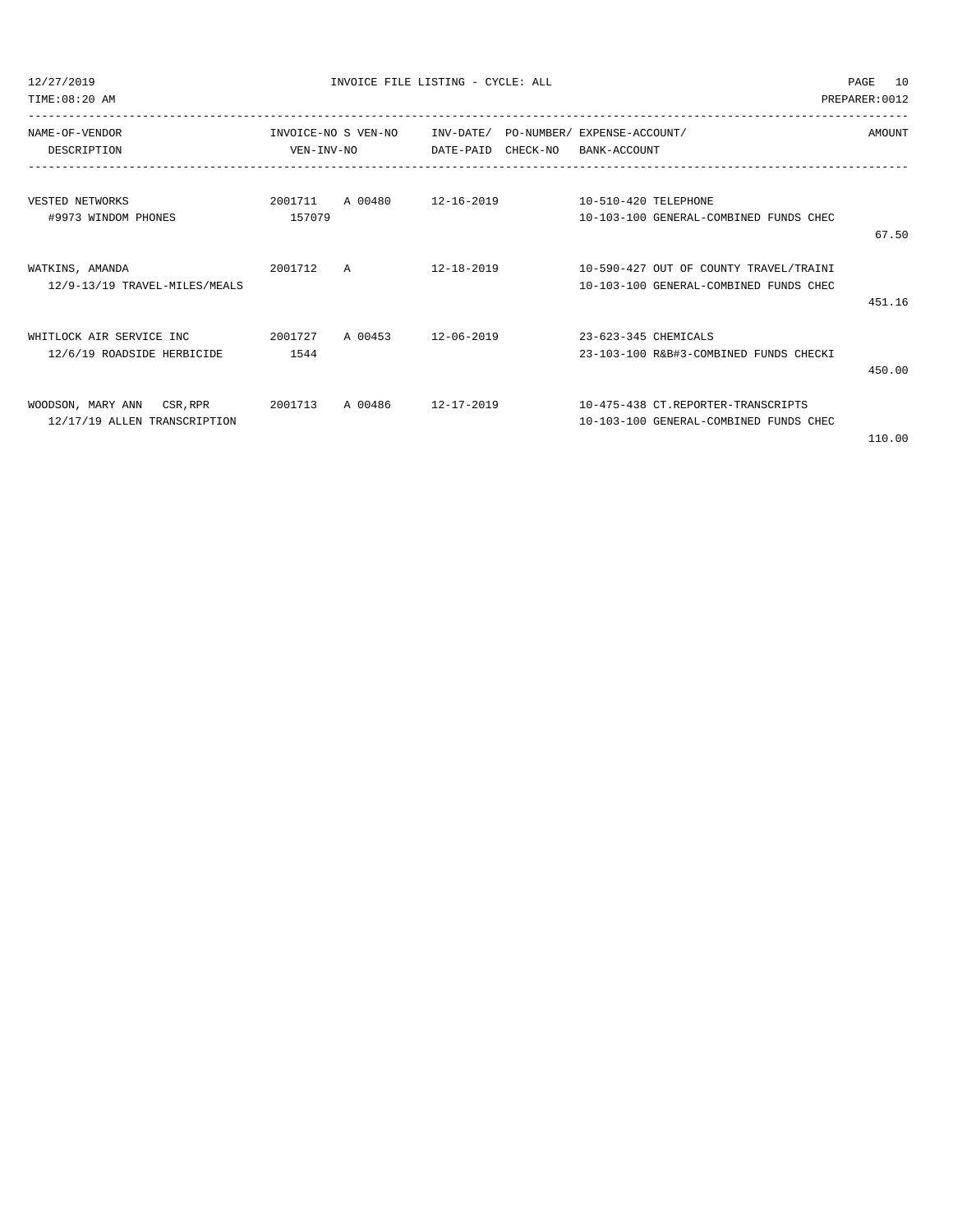|    | TIME:08:20 AM<br>PREPARER: 0012     |              |                     |          |                     |          |                     |              |                     |
|----|-------------------------------------|--------------|---------------------|----------|---------------------|----------|---------------------|--------------|---------------------|
| FD | FUND                                |              | ***** PENDING ***** |          | ****** PAID ******* |          | **** CANCELLED **** |              | ****** TOTAL ****** |
| NO | DESCRIPTION                         | COUNT        | AMOUNT              | COUNT    | AMOUNT              | COUNT    | AMOUNT              | COUNT        | AMOUNT              |
|    | REPORT TOTALS BY FUND               |              |                     |          |                     |          |                     |              |                     |
|    | 010 GENERAL FUND                    | 95           | 125, 144.56         | 0        | 0.00                | 0        | 0.00                | 95           | 125, 144.56         |
|    | 018 CO.CLERK RECORD MNGMT.          | $\mathbf{1}$ | 4,288.00            | $\Omega$ | 0.00                | $\Omega$ | 0.00                | $\mathbf{1}$ | 4,288.00            |
|    | 021 FANNIN CO. R & B #1 FUND        | 3            | 1,341.21            | 0        | 0.00                | 0        | 0.00                | 3            | 1,341.21            |
|    | 022 FANNIN CO. R & B #2 FUND        | 9            | 3,633.41            | 0        | 0.00                | 0        | 0.00                | 9            | 3,633.41            |
|    | 023 FANNIN CO. R & B #3 FUND        | 4            | 546.00              | 0        | 0.00                | 0        | 0.00                | 4            | 546.00              |
|    | 024 FANNIN CO. R & B #4 FUND        | 4            | 2,288.98            | $\Omega$ | 0.00                | $\Omega$ | 0.00                | 4            | 2,288.98            |
|    | 028 J.P.#3 JUST.CT.TECHNOLOGY       |              | 37.99               | 0        | 0.00                | $\Omega$ | 0.00                |              | 37.99               |
|    | 066 2017 GO BONDS-CONSTRUCTION FUND | 10           | 816, 368.63         | $\Omega$ | 0.00                | 0        | 0.00                | 10           | 816,368.63          |
|    | 083 LAKE ROAD IMPACT FUND PCT. 4    | $\mathbf{1}$ | 800.00              | 0        | 0.00                | $\Omega$ | 0.00                | $\mathbf{1}$ | 800.00              |
|    | 084 BOIS D'ARC LAKE RESERVOIR       | $\mathbf{1}$ | 1,652.40            | 0        | 0.00                | $\Omega$ | 0.00                | $\mathbf{1}$ | 1,652.40            |
|    | 085 LAKE FANNIN                     |              | 29.35               | 0        | 0.00                | 0        | 0.00                |              | 29.35               |
|    | GRAND TOTALS                        | 130          | 956,130.53          | 0        | 0.00                | 0        | 0.00                | 130          | 956,130.53          |